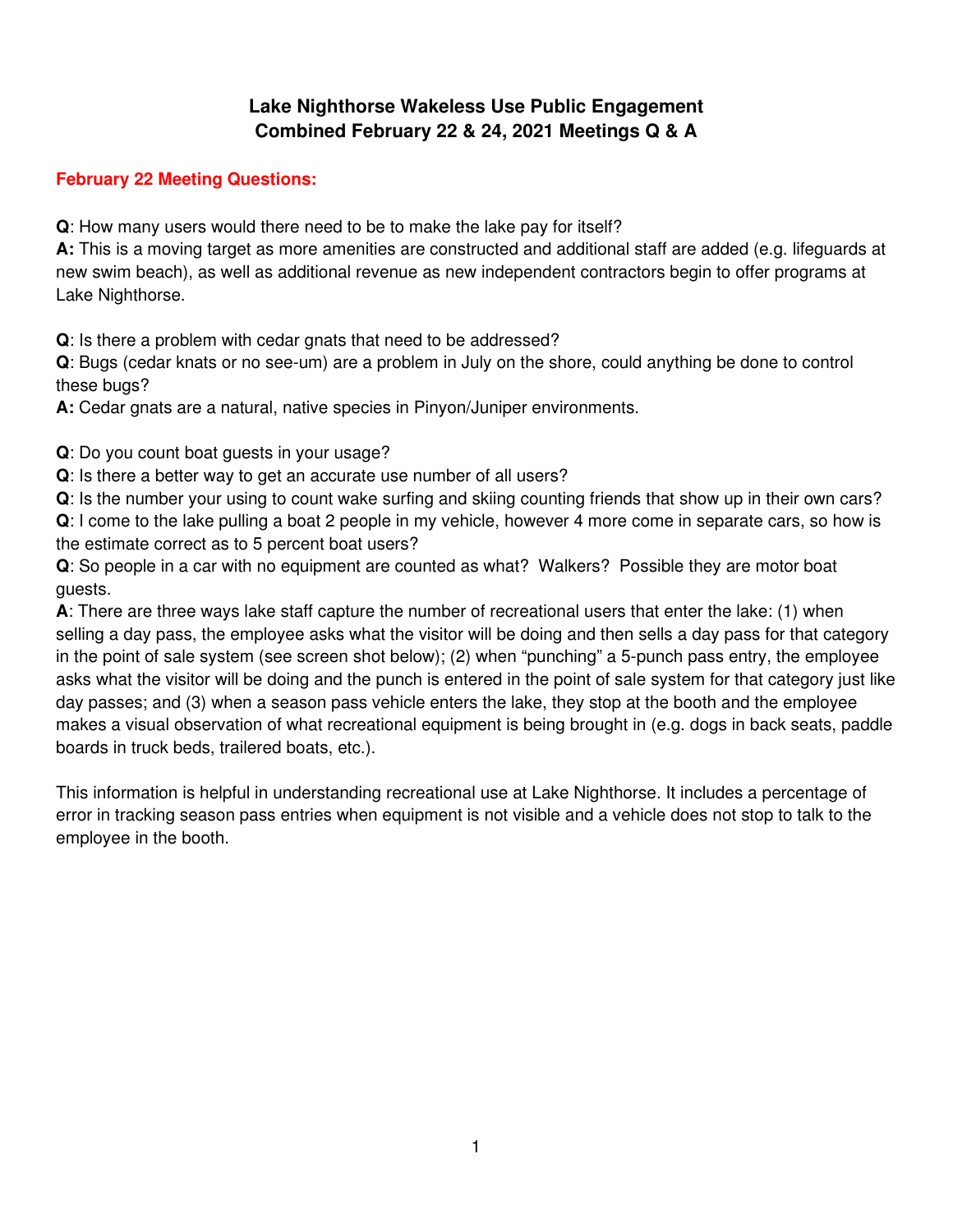| SUP, KAYAK, CANOE,<br><b>ROW BOAT</b>                                                                                                                                                                              | SAILBOAT, SAILBOARD,<br><b>KITE SURF</b> | <b>Motorized Use Day</b><br>Pass - WAKEBOARD,<br><b>SKI, TUBE</b> | <b>Independent</b><br><b>Contractors</b><br><b>Walk/Bike-in</b> |  |
|--------------------------------------------------------------------------------------------------------------------------------------------------------------------------------------------------------------------|------------------------------------------|-------------------------------------------------------------------|-----------------------------------------------------------------|--|
| <b>FISH BY</b><br><b>NONMOTORIZED</b><br><b>CRAFT</b>                                                                                                                                                              | <b>FISH BY FOOT</b>                      | <b>Motorized Use Day</b><br><b>Pass - FISHING</b>                 | <b>Day Pass</b><br><b>Complimentary</b><br><b>Day Pass</b>      |  |
| <b>WALK, RUN, SITE SEE,</b><br><b>DOG WALK</b>                                                                                                                                                                     | <b>SWIMMING</b>                          | <b>Commercial Vehicle</b><br><b>Day Pass</b>                      | <b>Return Entry Day</b><br><b>Pass</b>                          |  |
| \$100<br><b>POS Print ON/OFF</b><br>\$50<br>\$10<br>\$20<br>\$5                                                                                                                                                    |                                          |                                                                   |                                                                 |  |
| <b>Credit</b><br><b>Cash</b><br><b>Reprint Last</b><br><b>Check</b><br><b>Gift Card</b><br><b>REVERSE</b><br><b>Traveler</b><br><b>POP</b><br><b>EDIT</b><br><b>Receipt</b><br>Card<br><b>Check</b><br><b>DRWR</b> |                                          |                                                                   |                                                                 |  |

**Q**: Is the intake pump working again to start adding water to the lake?

**A**: Yes, the intake pump is working again and will start to fill the lake in May when water levels in the Animas River from runoff increase.

**Q**: Is there a motorized requirement because of funding that was received?

**A**: The paved boat ramp at Lake Nighthorse was funded by a grant for motorized recreation prior to the City becoming the recreational manager.

**Q**: I'd like to canoe on Nighthorse for more of the year. The lake doesn't freeze over and I would sail and row regardless of the temperature or time of year. Is this a possibility?

**A**: Lake Nighthorse is required by the Federal government to be seasonally closed to public recreation to protect critical winter wildlife habitat.

**Q**: Is "Wakeless" code for "No motorized boats" or are we considering the fact that waves are overwhelmingly created by wind not boats?

**A**: "Wakeless" does not mean no motor boats but rather that motor boats should not cause a wake during wakeless periods.

**Q**: While the lake is low now, can we work on getting some of the dead trees and brush cleared out of the beach areas before the water starts filling it up again May 1?

**A**: The disturbance of soil at Lake Nighthorse must be authorized by the Bureau of Reclamation. The City has received approval to remove vegetation, and completed this task at the swim beach.

**Q**: How many cfs will the pump draw from the river?

**A**: The Animas-La Plata Operations, Maintenance and Replacement (ALPOM&R) Association manages the pumping of water from the Animas River into Lake Nighthorse. The amount of water pumped is dependent upon pumping capacity, flow rates in the Animas River, and meeting the by-pass requirements.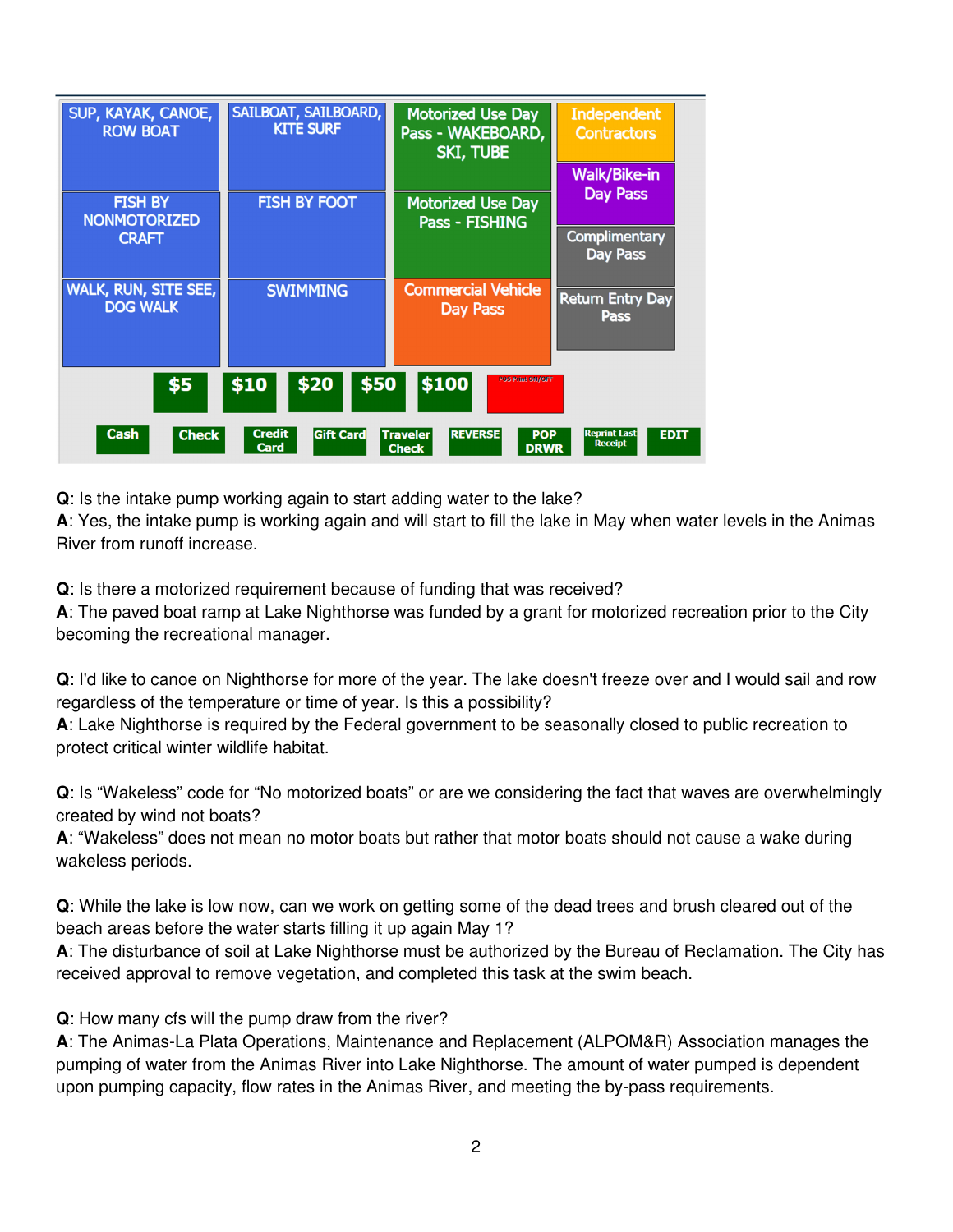**Q**: Is opening up an entrance to western shore possible?

**A**: There are many complex reasons why this is not supported by the Bureau of Reclamation, ALPOM&R Association, and the City.

**Q**: Have you considered that since the number of paddleboards don't increase on Mon, and Wed that no wake days don't help?

**A**: The City is aware of visitation by day for the three seasons Lake Nighthorse has been open to public recreation illustrates that usage on Monday through Thursday is very similar during the week.

**Q**: What is the daily % breakdown for ski boat use?

**A**: This information has not been calculated.

**Q**: The original plan included an extensive network of trails and camping and else. Do we have reason to believe the original financial forecast for managing Lake Nighthorse as a "state park like" facility holds bearing with a City led operations plan which is only a fraction of the original plan?

**A**: Recreational plans for Lake Nighthorse included many amenities. These concepts were assessed by the Bureau of Reclamation during their federally required NEPA process. Not all conceptual amenities were determined to be allowable by Reclamation without impacting natural resources at Lake Nighthorse.

**Q**: The new parking spaces at the swim beach are very short - longer vehicles(trucks) stick out into the street. Can this be corrected?

**Q**: Can we make the parking larger?

**Q:** Are there any plans to address the parking shortage?

**A**: Topography, cultural resources, and water drainage effect the extent to which surfaces may be altered at Lake Nighthorse. Parking spaces throughout the facility have been designed to accommodate the majority of vehicle types within the restraints of a given parking area.

**Q**: The original plan recognized the loss of three to four miles of the Old Spanish National Historic Trail. However, to date, the Bureau of Reclamation has not mitigated for the loss of these resources. How does the Bureau of Reclamation plan to address this loss either "on-site" or "off-site."

**A**: Please direct this question to the Bureau of Reclamation.

**Q**: Can the hours the lake is open be extended in the summer? For those working, and have non-wake days during the week day, it is difficult to take off work and recreate when the lake closes at 4 p.m.? **A**: Operating hours of Lake Nighthorse are largely based on operating expenses and cost recovery. The City is tracking revenues versus expenses over the course of the operating season, and uses this information annually to set the hours of operation.

**Q**: Is there any plan for public information (signage) on launch etiquette? There are a lot of people who tie-up the launch. Its dangerous backing in a 22 foot boat when there are people tying down paddle boards right in the launch, when this could be done in the parking area.

**Q**: Is there a way to educate folks on Launching vs Staging ( tying knots, filling coolers, arranging dogs, etc. ) many are not aware about being on the launch ramp; some leave their stuff blocking access.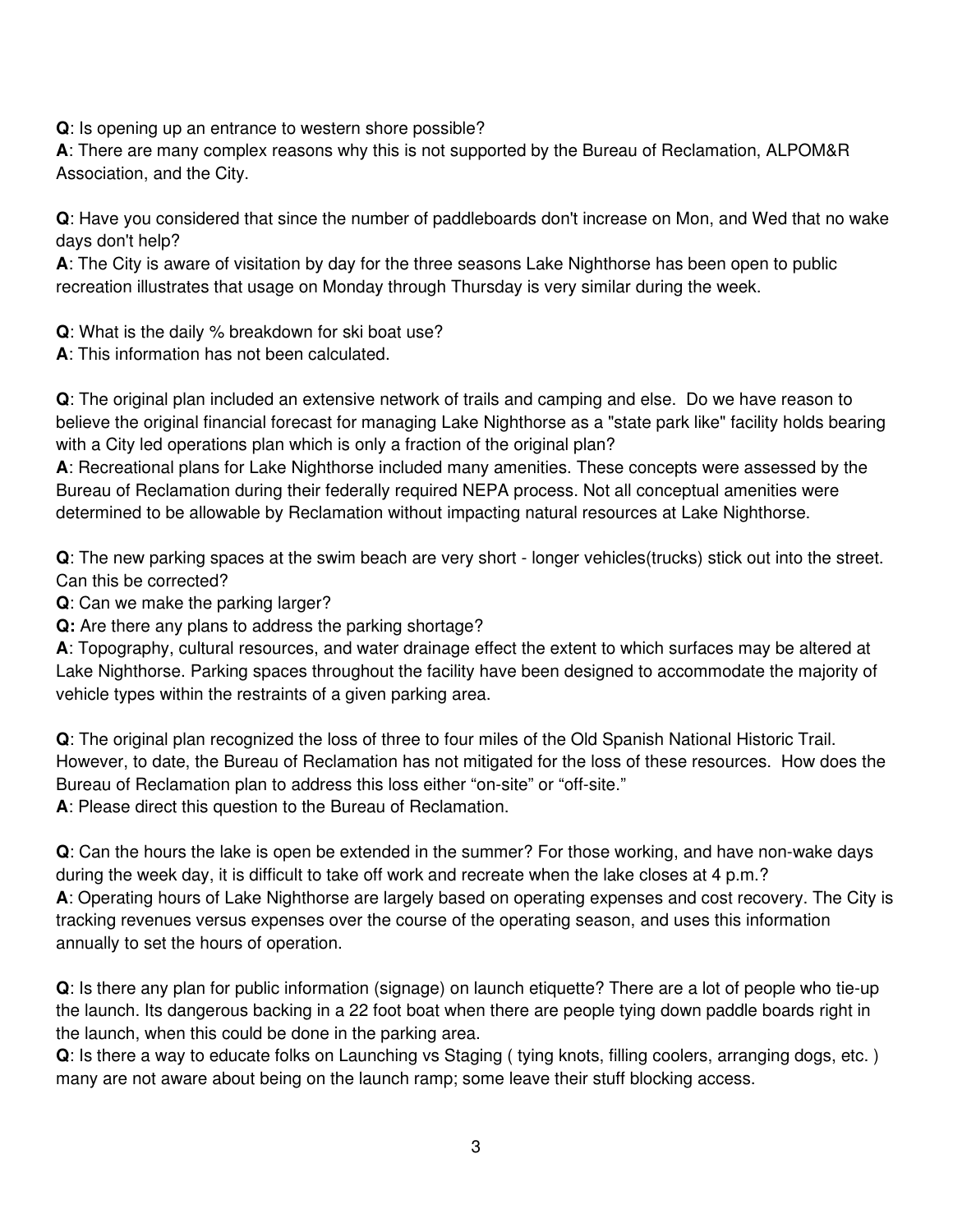**A**: The City has added permanent Loading/Unloading Only signs, temporary sandwich boards, designated staff shifts, and scheduled volunteer shifts at the boat ramp.

**Q**: Can a bike/walking path (dirt is OK) be constructed around the lake?

**A**: The City is the recreational manager of 25 feet above water around the lake. Terrain restricts the possibility of a trail around the lake, as does the federal closure of the dam and the public access closure at the outfall structure. Reclamation and ALPOM&R Association do not support additional trails.

**Q**: Stats show 85% approval of current operations. What necessitated this community discussion? **A**: Survey responses received by the Department and community comments regarding the Monday/Wednesday wakeless schedule prompted the initiation of this public engagement process.

**Q**: Reducing anyone's user days seems to exclude use. Does this seem to comply with City policy for other resources?

**A**: The City is following public engagement best management practices and is seeking community input on inclusive use of Lake Nighthorse.

**Q**: The vehicle and trailer parking only is a needed item. Now enforcement of the "Vehicle and Trailer Parking Only" is needed. Will trailer parking only be enforced?

**A**: Yes, City staff have installed trailer only parking signs on the east side of the boat ramp parking lot. City staff have also designed parking notices to place on windshields to help with public education and added an educational flyer in season pass envelopes.

**Q**: Paddlers account for 50% of the users but only get 28% of the days to exercise their sport. Wakeless zones are not the same as wakeless days. The noise and wakes travel through the wakeless zones. Boats stir up mud and chopped vegetation. Can we get restrictions on the number or speed of motorboats to reduce noise pollution, wakes, and disturbance of the lake surface?

**A**: This public engagement process includes receiving input on suggested management of wakeless use at Lake Nighthorse.

**Q**: If we are doing statistics, what is the average age of the people who want more no wake days? **A**: This statistic is not being calculated.

**Q**: Has there been conflict between boaters and paddlers? What is the catalyst for these discussions? Are we trying to fix a problem that doesn't exist?

**A**: This public engagement process was brought on by the City's promise to have adaptive management of Lake Nighthorse Recreation Area to help understand the communities needs and desires.

## **Q**: Why did we exclude jet skis?

**A**: Extensive public engagement was conducted prior to opening the lake in 2018. The Bureau of Reclamation issued in December 2016 the Lake Nighthorse Recreation Plan Final Environmental Assessment and Finding of No New Significant Impact Report. Above air exhaust boats, including jet skis, are currently prohibited.

**Q**: Release of water, will it affect level of Lake?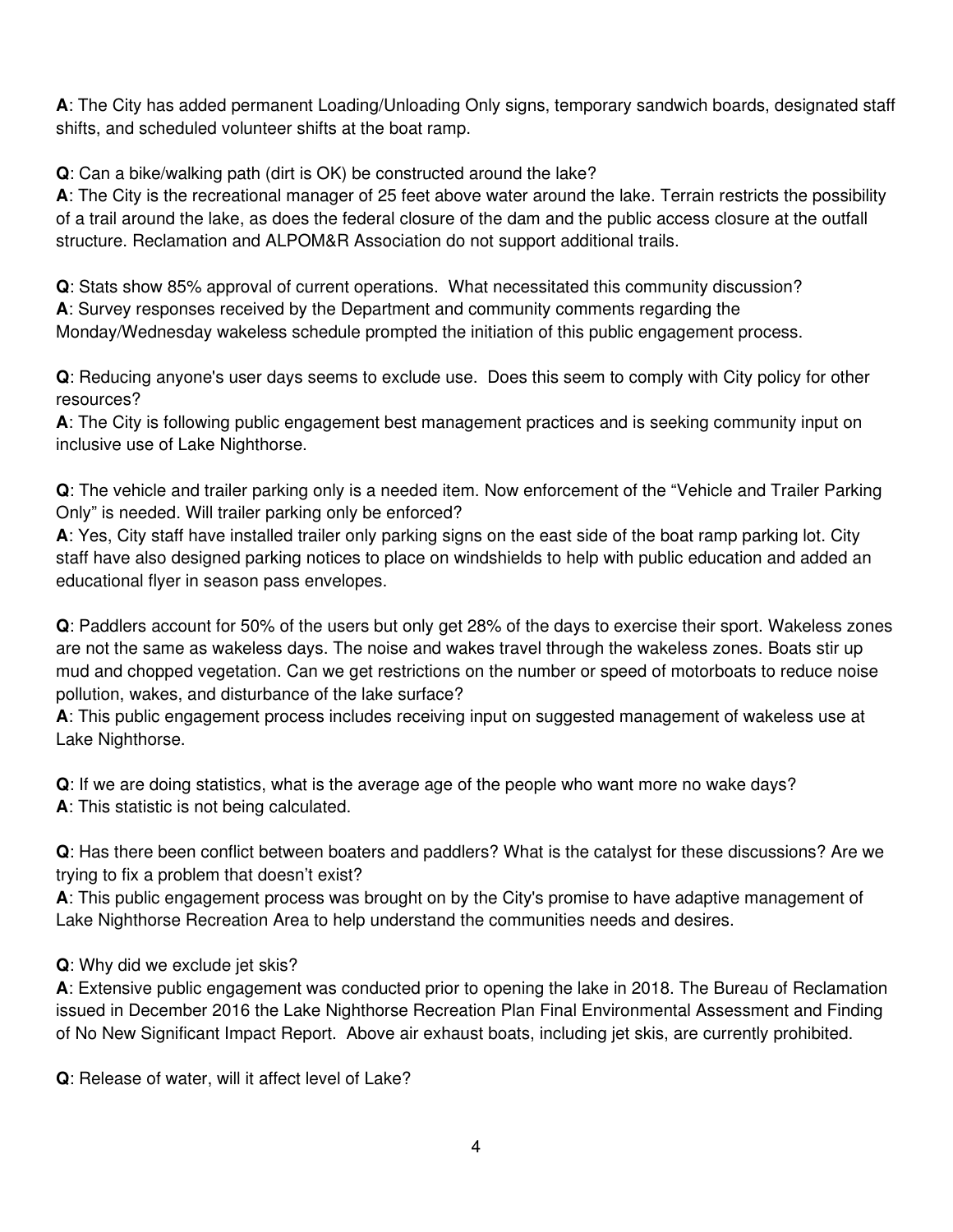**A**: Lake Nighthorse is a drinking water reservoir. Water levels will fluctuate when water is drawn for the purpose of distributing drinking water to the owners of the water rights. It is estimated that lake level could fluctuate by a few feet each year.

**Q**: What are the plans for future shaded picnic areas?

**A**: Extensive landscaping, including trees and irrigation systems, has been installed at the swim beach to provide shade throughout the beach area. There are no additional constructed shade structures planned for 2021. The City will be adding 10 more picnic tables in the beginning of the 2021 season.

**Q**: Has the City considered adjusting the docks further to water fluctuations?

**A**: The courtesy docks purchased for Lake Nighthorse were specifically selected for adjustment. Water levels are abnormally low due to repair of the intake structure. Adjustment of docks will continue in 2021 when the water level is raised.

**Q**: Is there a plan to connect Lake Nighthorse by trail to the Animas River Trail?

**A**: The City has consulted with Reclamation and Colorado Parks and Wildlife regarding a natural surface trail connection to the Animas River Trail. Because of restrictions associated with the Bodo State Wildlife Area, crossing this area is not a viable option. Options nearer the County Road 210 are being researched.

**Q**: Is there a paddleboard launch at swim beach?

**A**: Yes, the north end of the new swim beach will allow paddleboarders to launch their craft into the no motorized zone easily.

## **February 24 Meeting Questions:**

**Q**: Can we have input from staff experience from 2020 (Busiest year yet)?

**A**: Lake staff contributed to the presentations at the February 22 and February 24 meetings in order to share details of lake operations.

- **Q**: Will lake staff be asked for their input in this decision making process?
- **A**: Yes, lake staff are very involved in this process.
- **Q**: Will additional parking near swim beach be paved?
- **A**: The existing gravel parking lot at the swim beach will be paved in 2024.

**Q**: Could there be an educational certification process for users or training process to be considerate or safe? **A**: Colorado Parks and Wildlife (CPW) oversees water safety rules and regulations for public waterbodies in the State of Colorado. CPW brochures on boating safety are available at the Lake Nighthorse entrance booth and at CPW offices, as well as online. Boater safety classes are available through third party providers as well.

**Q**: What is the cost of the floating play structure?

- **A**: The Wibit play structure total cost will be \$126,603.
- **Q**: The pipeline/pumphouse access point?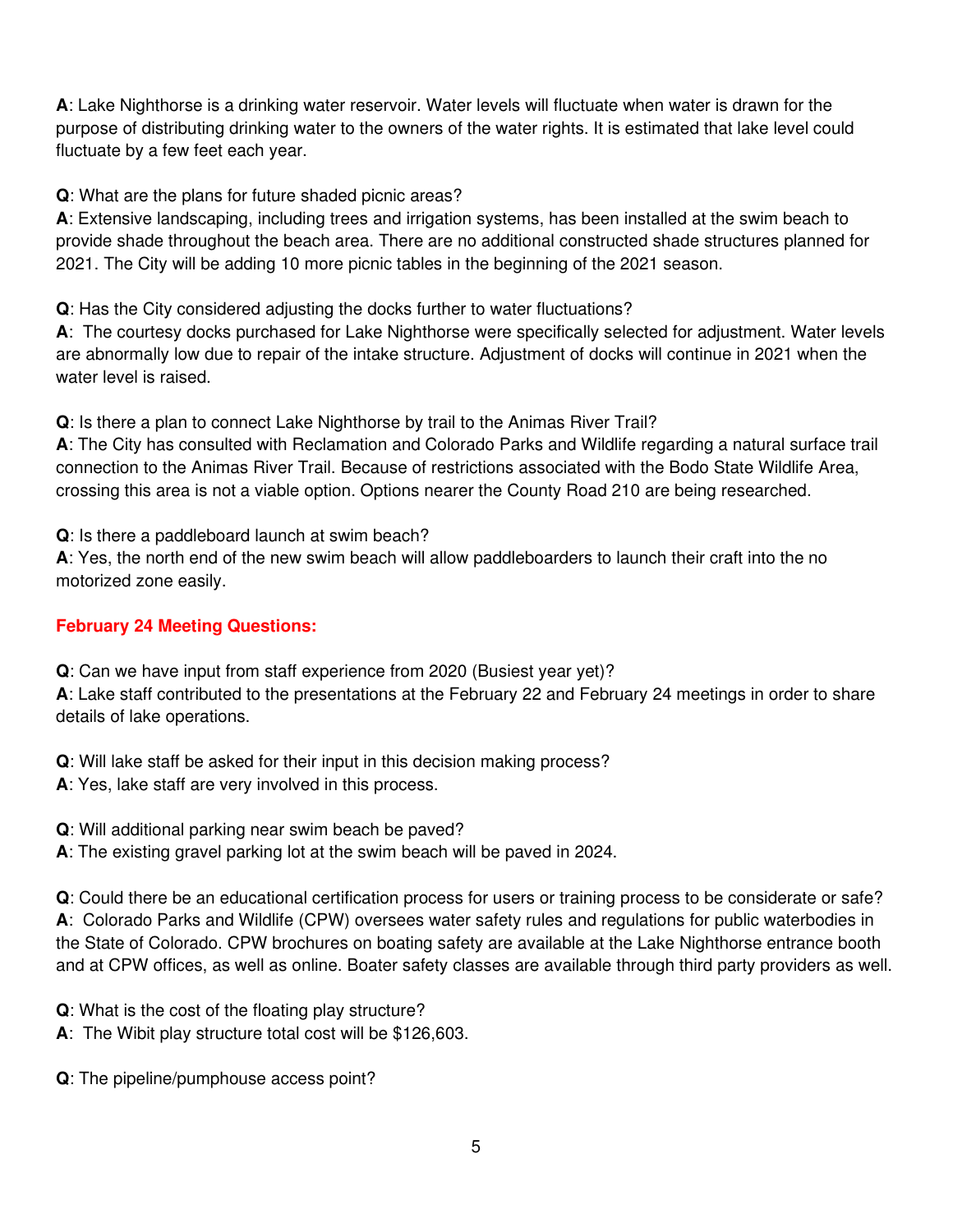**A**: The City manages recreation on 25 feet above water around the lake. The pumphouse on the north shore of Lake Nighthorse is owned and operated by the La Plata West Water Authority. Like the dam and the outfall structure, this area is closed to the public for safety and to protect drinking water infrastructure from potential damage.

**Q**: Has any water been removed from Lake Nighthorse to Lake Durango?

**A**: Yes, however, please direct this question to La Plata West Water Authority.

**Q**: What is the reason for elimination of jet skis for noise?

**A**: Extensive public engagement was conducted prior to opening the lake in 2018. The Bureau of Reclamation issued in December 2016 the Lake Nighthorse Recreation Plan Final Environmental Assessment and Finding of No New Significant Impact Report. Above air exhaust boats, including jet skis, are currently prohibited.

**Q**: Is there a budget for opening for longer days?

**A:** Reviewing day pass sales for June, July and August 2019 when opening one hour earlier and staying open one hour later, entrance pass sales during those longer hours generated \$216 (total of 27 vehicles). The total cost of City staff for those same months and hours for the 2021 season would be \$8,188. The City will continue to evaluate the feasibility of extending hours of operation in 2021 in response to public input.

**Q:** How close have we been coming to 100% cost-recovery?

**A**: Cost recovery in 2018 was 74%, and in 2019 it was 85.5%. Finances for 2020 have not been completed yet but will be published in the Lake Nighthorse 2020 Season Report when available.

**Q**: Have there been discussions to better organize the fees? Such as annual boat stickers like other lakes and per user fees for each paddler/walker etc. these would bring in big bucks

**Q**: Do we have different fees for different uses?

**A**: The City annually researches the fee structure of Colorado State Parks, regional recreational areas, and other municipally managed waterbodies in the State of Colorado. Recreational management of Durango recreational facilities shows that increasing fees does not guarantee increased revenue. Lake Nighthorse fees will continue to be based on budgetary planning and consistency with similar facilities.

**Q**: Could there be an additional fee to decontaminate boats?

**A:** Lake Nighthorse is a certified Colorado Parks and Wildlife (CPW) Watercraft Inspection Station and operates under State regulations and guidelines. Additional decontamination fees are not supported by CPW. Boat owners are charged fees to register their boats annually and these fees contribute to the State watercraft inspection and decontamination program.

**Q**: Could the fees be raised at the lake? Especially on the season passes to pay for extended hours of the day.

**A:** In 2021 the fees have been increased from 2020 and will be as follows: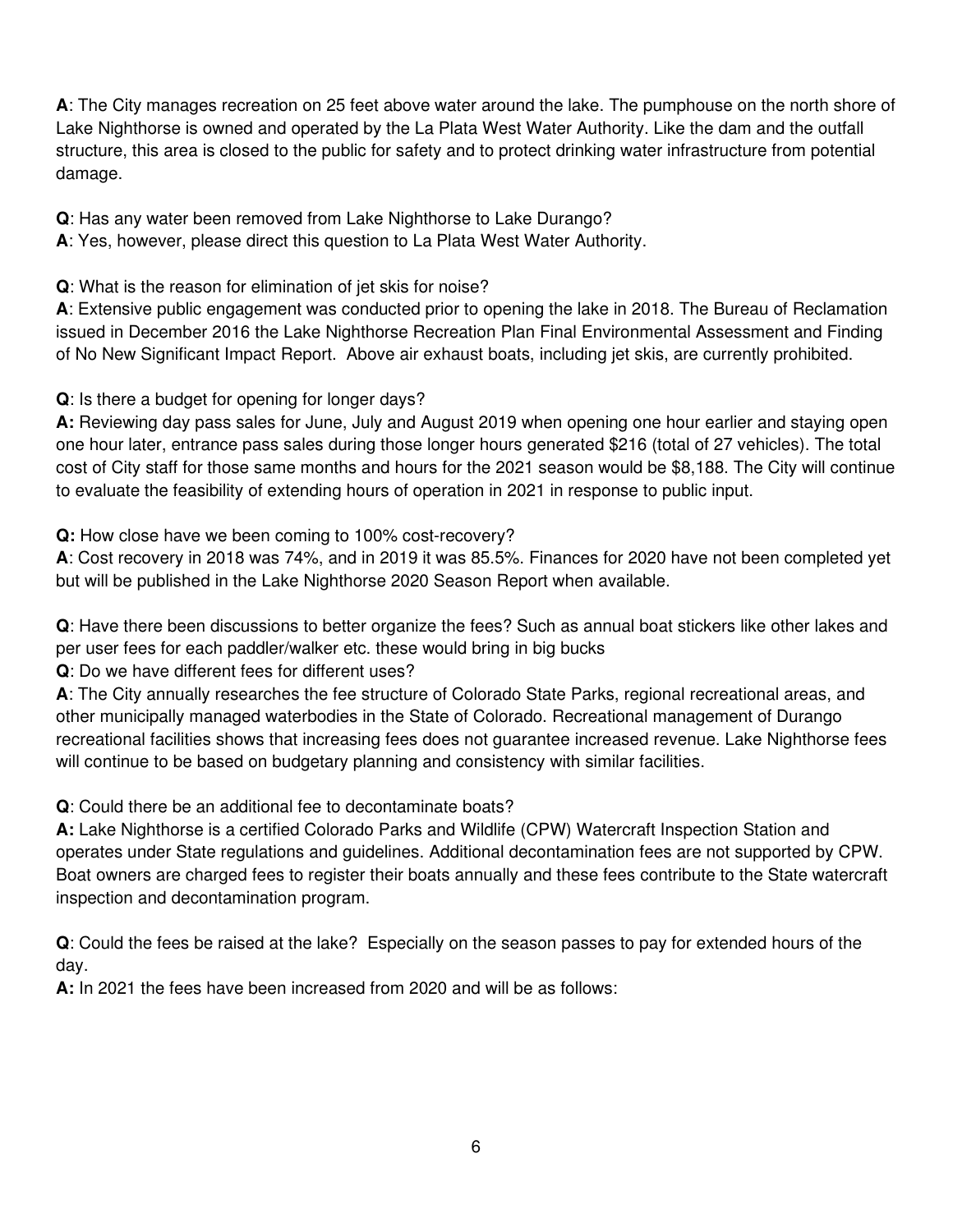| <b>Park Entrance Pass Options</b>                        | <b>Price</b> |  |
|----------------------------------------------------------|--------------|--|
| Day Pass Vehicle Entrance                                | \$10         |  |
| Day Pass Walk/Bike Entrance                              | \$4          |  |
| <b>Commercial Vehicle Day Pass</b>                       | \$25         |  |
| <b>Season Pass Vehicle</b><br>(1st for Household)        | \$80         |  |
| <b>Season Pass Multiple Vehicle</b><br>(Same Household)  | \$40         |  |
| Season Pass Vehicle Senior *<br>(1st for Household)      | \$70         |  |
| Season Pass Multiple Vehicle Senior*<br>(Same Household) | \$35         |  |
| <b>Season Pass Walk/Bike</b>                             | \$25         |  |
| <b>5-Punch Pass Vehicle</b>                              | \$40         |  |
| 5-Punch Pass Vehicle Senior*                             | \$30         |  |
| 5-Punch Pass Walk/Bike                                   | \$15         |  |
| * Senior - 62 years and over                             |              |  |

**Q**: Is the Bureau of Reclamation staff participating in the discussion this evening? **A**: Yes, Ethan Scott and Matt Dayer from Bureau of Reclamation were in attendance for the Lake Nighthorse public engagement meeting.

**Q**: What data is available about how much actual economic impact has been realized vs. the original projection by the consultants?

**A**: The Parks and Recreation Department is undergoing an economic impact study which includes Lake Nighthorse. It is anticipated that the report will be released later this year.

**Q**: How many people represent the graph? **A**: 93,302

**Q**: How many complaints were submitted against motorboats?

**A**: This number was not calculated.

**Q**: How much is the budget shortfall annually? Are the budget shortfalls including the \$3.5 million in improvements or, is that separate?

**A**: In 2018, the operational subsidy for Lake Nighthorse Recreation Area was \$211,274.90. In 2019, the subsidy was \$104,530.47. Since 2018, the City has invested \$2,389,719 in capital improvements which is separate from the operating subsidy.

**Q**: Do the statistics take into consideration that certain types of uses are restricted to certain days? Meaning, if motorized boats only account for 5% of use, does that consider that they aren't able to use the lake on the wakeless days?